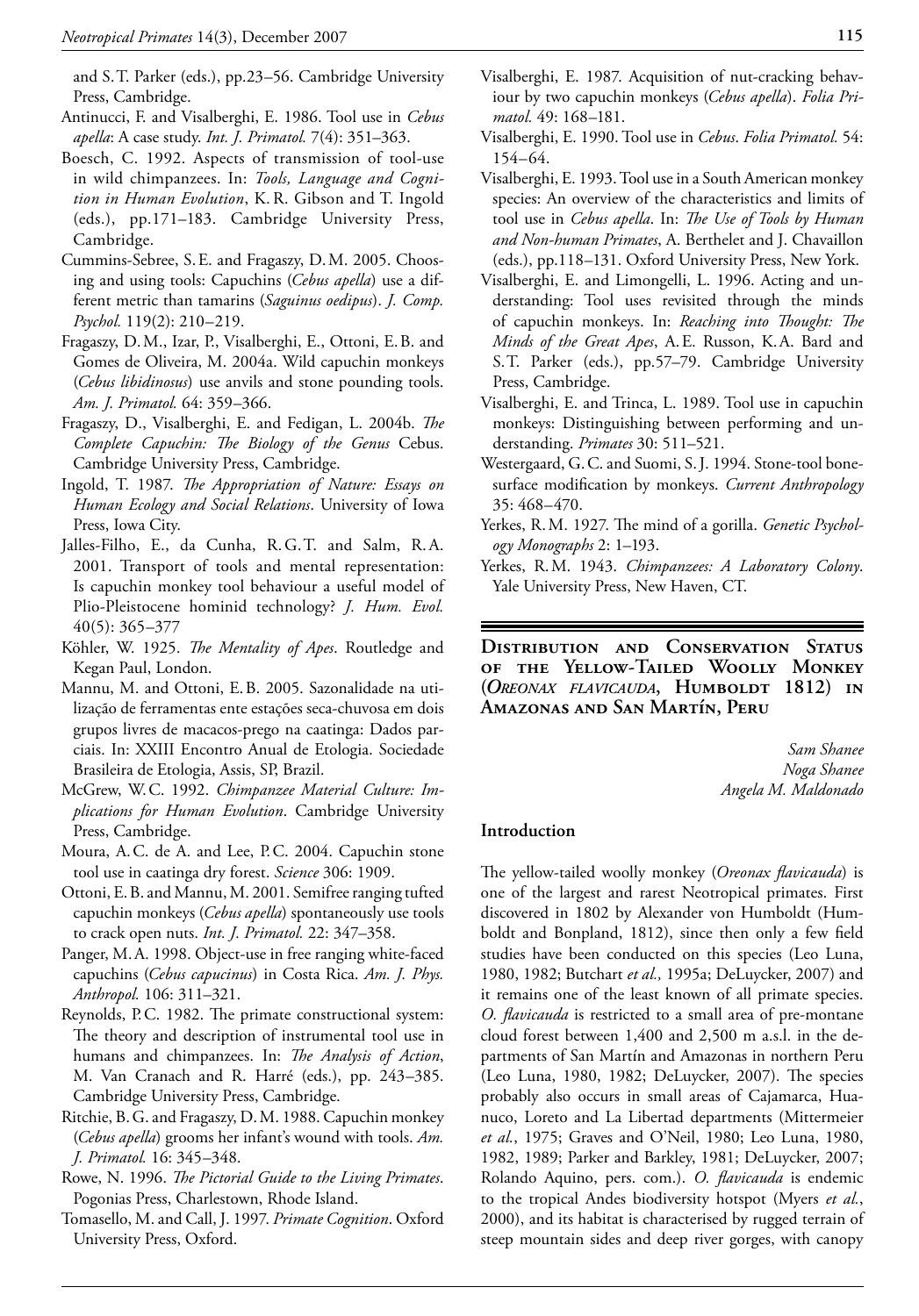height of about 20–25 m, with a thick understory and lush vegetation cover. Low reproductive rates, long inter-birth intervals, low population densities, restricted habitat and limited geographic range all increase this species' vulnerability to extinction from human activities affecting the Peruvian Andes (Leo Luna, 1989; IUCN, 2006). Although no accurate census data exist, Nowak (1999) cites a population estimate of less than 250 individuals surviving in the wild. *O. flavicauda* is listed as Critically Endangered by the IUCN (2006) and currently featured as one of the 25 most endangered primate taxa (Mittermeier *et al.*, 2007).

The main threat to this species' survival is habitat loss from deforestation (Macedo Ruiz and Mittermeier, 1979; Leo Luna, 1980; Butchart *et al.*, 1995b; DeLuycker, 2007). Currently the species is present in several protected areas: Río Abiseo National Park, Alto Mayo Protected Forest, Cordillera Colán Reserved Zone, Cordillera Escalera Regional Conservation Area, and the Laguna de los Condores Reserved Zone. Hunting and logging are still known to occur in all of these reserves (e.g. Parks Watch Peru, 2003). Built in the 1980s, the Lima-Tarapoto highway runs through the departments of San Martín and Amazonas and brought with it many settlers from coastal and high mountain sierra departments (DeLuycker, 2007). Overpopulation and environmental degradation have caused continued immigration, giving San Martín and Amazonas some of the highest immigration levels in Peru (INEI, 2006). As a result, since the last field survey of *O. flavicauda* (Leo Luna, 1980) the area has undergone high levels of deforestation and many populations of the species now exist in isolated forest fragments. Hunting is also a major threat to the survival of the species (Macedo Ruiz and Mittermeier, 1979; Leo Luna, 1980, 1989; Butchart *et al.*, 1995a). In this study we aimed to gather up-to-date information on the status of *O. flavicauda* and to evaluate the current threat levels facing it; this also serves as a preliminary study for the implementation of a larger conservation study.

## **Methods**

Between March and June 2007 we conducted a preliminary survey of *O. flavicauda* at 11 sites in Amazonas and San Martín departments. We also collected secondary data on a further six sites in Amazonas, Huanuco, La Libertad, Loreto and San Martín departments. Sites listed in previous studies (Mittermeier *et al.*, 1975; Graves and O'Neil, 1980; Leo Luna, 1980, 1982, 1989; Parker and Barkley, 1981; DeLuycker, 2007) as areas of this species' occurrence were surveyed for the continued presence of *O. flavicauda.* Other areas where habitat and climatic requirements could be met were also surveyed. All areas covered in this investigation were in the pre-montane cloud forest belt in the two eastern branches of the Andean Cordillera between 05°34' and 06°13'S and 77°01' and 76°31'W (Fig. 1), at altitudes ranging from 1,400 to 2,500 m a.s.l. Average temperatures for these areas are approximately 14–15°C, with average monthly rainfall between 15 mm in the dry season and 120 mm in the wet season. Primary data were collected during forest walks along existing trail systems accompanied by local residents. The location of all sites was recorded with GPS, as were points of encounter with the species. Additional data were also collected on threats to habitat in areas where this species occurs. Incidental data were collected on an *ad libitum* basis. Secondary data on species occurrence were collected from local informants and researchers. Additional data were collected on hunting practices, environmental problems and forest resource uses.

## **Results**

Groups of *O. flavicauda* were found in three locations during this study. On 13 April 2007, near the village of Santa Rosa (05°40'13.5"S, 77°55'08.0"W), Amazonas department (Fig. 1), we encountered a group of eight *O. flavicauda*, consisting of five adults and three young, accompanied by a female white-bellied spider monkey (*Ateles belzebuth*; see Shanee *et al.*, 2007). The group was found in a fragment of forest adjoining pasture at an altitude of 1,875 m a.s.l. Throughout the encounter the group displayed aggressive behaviours such as branch shaking, "mooning" of the scrotal tuft and the short barking call characteristic of the species (Leo Luna, 1980; DeLuycker, 2007). On 2 May 2007, near the village of Shipasbamba, (05°54'35.3"S, 77°58'50.3"W), Amazonas department (Fig. 1), we encountered a group of nine *O. flavicauda*, consisting of two adult males, three adult females, one sub-adult and three juveniles. This group was found in an area of regenerating secondary forest within a larger forest fragment at an altitude of 2,305 m a.s.l., and again this group was detected aurally. We were able to approach the group and stand directly beneath them. Initial aggressive behaviours quickly gave way to more relaxed foraging.

On 27 April 2007, near the village of Paitoja (06°21'42.0"S, 77°04'52.1"W), San Martín department (Fig. 1), we heard the calls of two groups but were unable to locate them. This encounter took place in an area of contiguous primary forest at an approximate altitude of 1,787 m a.s.l. During this study we also found evidence of the presence of *O. flavicauda* in two additional sites: the private reserve of the Peruvian NGO Associación de Ecosistemas Andinas (ECOAN), Abra Patricia (05°41'52.3"S, 77°48'38.6"W), in Amazonas department on the border with San Martín, and near the Gocta waterfalls (06°01'18.4"S, 77°53'12.4"W), also in Amazonas department (Fig. 1). Abra Patricia covers an area of mixed primary and regenerating secondary forest adjoining the Alto Mayo Protected Forest, which is known to contain this species (DeLuycker, 2007). At the Gocta waterfall we found half-eaten fruit (*Ficus* spp.) showing bite marks of a large bodied primate, and the presence of *O. flavicauda* was confirmed by local residents who told us of the species' occurrence in the small patch of forest surrounding the waterfall.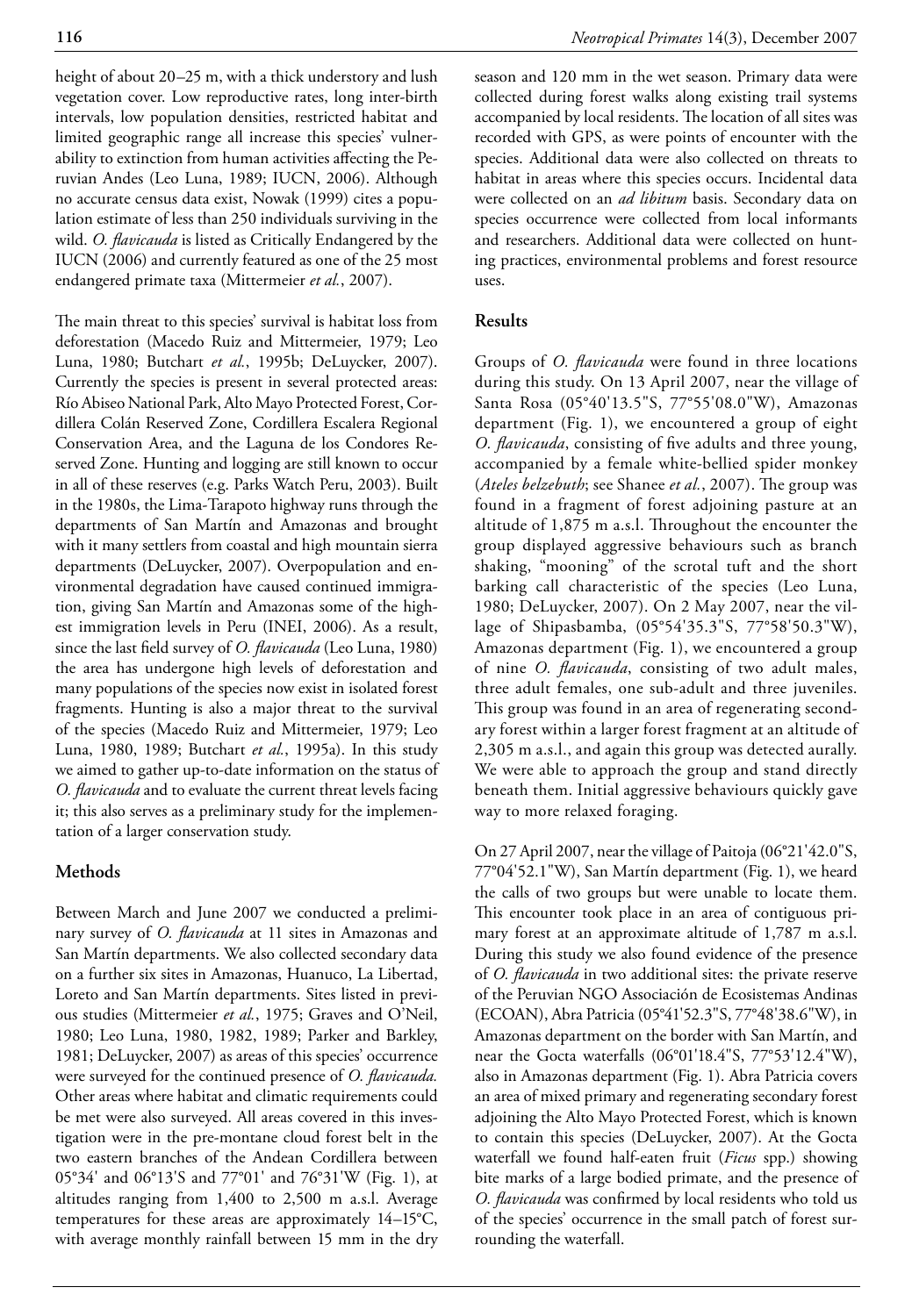We were unable to directly observe *O. flavicauda* in any of the other six sites visited in this study. However, through informal interviews with local informants, and the use of photographic depictions and verbal descriptions of *O. flavicauda*, we were able to gather additional information

on these sites. Results from these interviews confirmed the presence of *O. flavicauda* at Colca (05°53'40.9"S, 77°23'15.2"W) and Nuevo Mendoza (06°27'06.7"S, 77°05'46.3"W) in San Martín department and La Perla de Limasa (05°34'20.1"S, 77°58'53.7"W) in Amazonas



**Figure 1.** Map of sites visited during the study, showing the presence and absence of *Oreonax flavicauda*.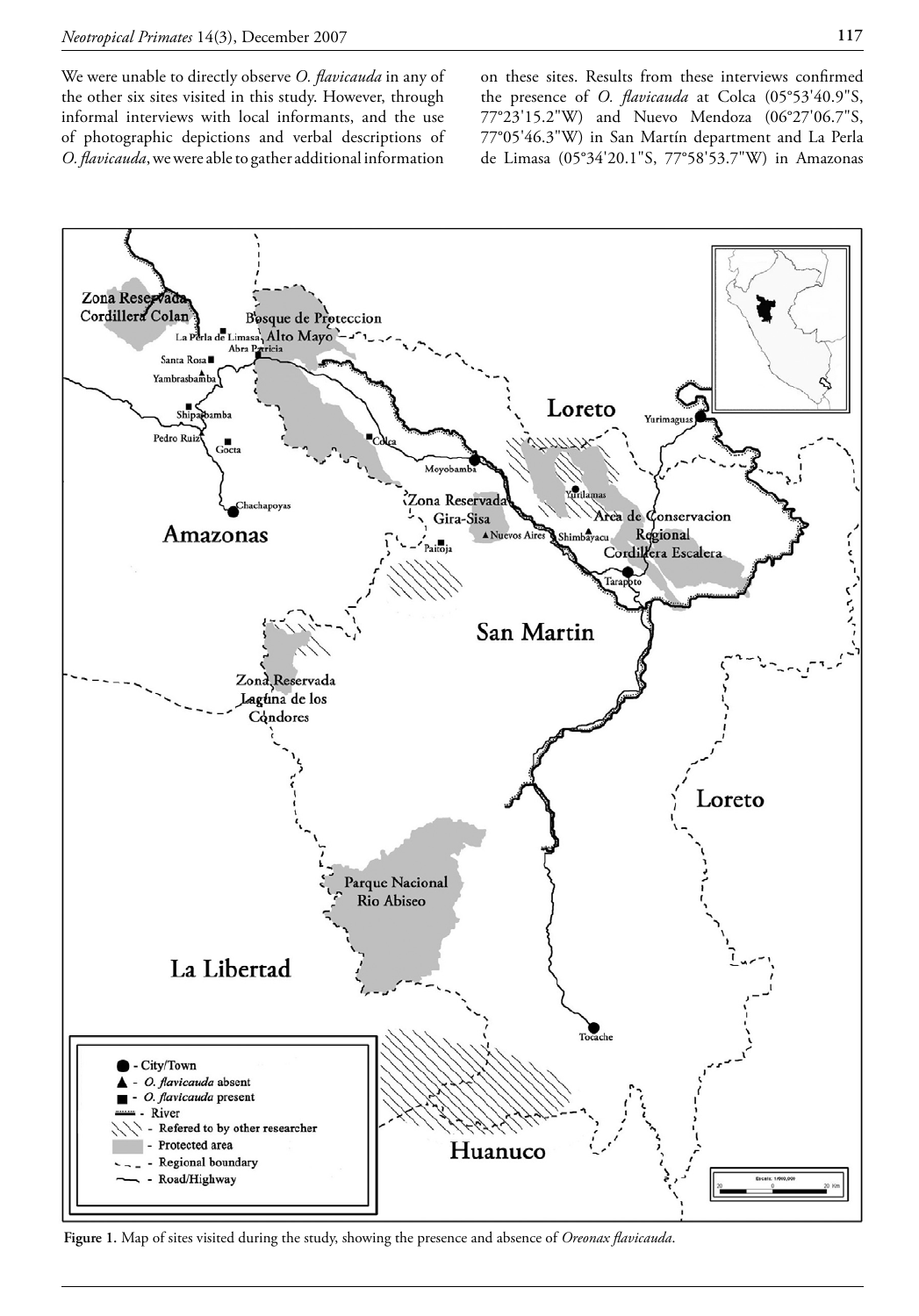department (Fig. 1). All other areas visited during this study showed no evidence of the continued presence of *O. flavicauda*. These included the site of the "rediscovery" of the species in 1974 (Mittermeier *et al.*, 1975), Pedro Ruiz Gallo (05°56'36.3"S, 77°58'42.3"W) where the area was found to be completely deforested for several kilometres in all directions. The area around the town of Yambrasbamba (05°44'06.9"S, 77°55'30.0"W), listed by Leo Luna (1980) as *O. flavicauda* habitat, is almost completely deforested within several kilometres of the town. Reports from local informants and our own observations suggest that the species does not occur in either the Gira-Sisa Reserve (06°17'34.3"S, 76°54'24.7"W) or around the town of Shimbayacu (06°20'41.9"S, 76°31'58.4"W) in San Martín department. We were told of the confirmed presence of *O. flavicauda* in additional sites by researchers working in or involved with projects there. These site were in the Los Chilchos Valley (Hans Dignum, pers. com.), north of the Río Abiseo National Park in San Martín department and around the Río Metal river valley near Tocache in the far south of San Martín along the borders with La Libertad and Huanuco departments (Rolando Aquino, pers. com.).

Key informant questionnaires and *ad libitum* data collection showed that most people in these areas are dependent on income from timber extraction. Many people also showed concern about the level of deforestation and its implications for the future. Almost all informants said that they had noticed environmental problems affecting their lives and pointed to deforestation as the main cause of problems such as landslides, soil erosion, changes in the local climate and the disappearance of wildlife. The migrant populations in the area do not generally consume primate meat but opportunely hunt *O. flavicauda* with the intention of selling young animals as pets: in fact 8% of interviewees targeted primates whilst hunting, but only in the indigenous community of Shimbayacu did respondents say that primates were hunted for meat. Unfortunately no precise data could be collected on the percentage of primate off-take rates represented by *O. flavicauda*, as hunting was opportunistic and hunters indiscriminate in their choice of species. During the period of this study we collected incidental data on illegal trade in *O. flavicauda*. We found two recently caught *O. flavicauda* for sale and heard reports of several more. Prices ranged from 30–250 soles (about 10–70 US dollars).

#### **Discussion**

Determining population sizes and distributions for a species such as the yellow-tailed woolly monkey is made harder by its fragmented distribution, occurrence in mountainous terrain and by the fact that it has never been the subject of a full census. Nowak's (1999) estimate of less than 250 individuals was probably too low; however, we must conclude that the true population size will not now be much higher than this, with a continuing downward trend. The species' large body size, low reproductive rate and the need for large home ranges, as suggested by their low densities (Leo Luna, 1987; DeLuycker, 2007), makes it especially vulnerable to anthropogenic hunting pressures, and habitat destruction and its fragmented distribution will reduce the effective population size far below that of a single contiguous population (Purvis *et al.*, 2000). Therefore the largest, most secure, individual population should be used to determine the species' level of endangerment. We witnessed large areas within the boundaries of the Alto Mayo Protected Forest being cleared for agriculture and cattle ranching and new areas are being settled constantly. However, group sizes reported by DeLuycker (2007) within the boundaries of the Protected Forest are appreciably greater then those found during this study and in previous studies (Leo Luna, 1980; Parker and Barkley, 1981; Butchart *et al.*, 1995b), all of which were outside protected areas. This could possibly be due to relatively lower hunting pressures within the reserve.

We conclude that the main threats to this species continue to be land clearance and habitat degradation, and, contrary to recent reports (EDGE, 2007), hunting by both indigenous and immigrant communities for subsistence and trade is also a major threat to the survival of the species. Trade in *O. flavicauda* seems to be of a very local nature, but even such small levels of trade in a species as endangered as this could be disastrous. Leo Luna (1987) estimates that 600 individuals were killed by opportunistic hunters over a 10-year period, and our experience leads us to believe that similar numbers are being hunted today. During this study at least three infants were removed from the population, and presumably their mothers were killed in the process. Previous recommendations for the conservation of this species have concentrated on habitat protection and public awareness to reduce hunting pressure (Mittermeier *et al.*, 1975; Graves and O'Neil, 1980; Leo Luna, 1980, 1982; Parker and Barkley, 1981; Ríos and Ponce del Prado, 1989; DeLuycker, 2007). Much has been achieved in recent years, and currently there are several projects in place for the conservation of this and other endemic species in the area — for example, the community-based conservation project in the Los Chilchos valley, supported by Apenheul Primate Conservation Trust, IUCN Netherlands and the RABO Foundation, and also the ecosystem protection initiatives of Asociación Ecosistemas Andinos (ECOAN) and the Asociación Peruana para la Conservación de la Naturaleza (APECO). We recommend urgent conservation efforts throughout the distribution of *O. flavicauda*, concentrating on habitat protection. To best achieve this we feel that work should take place on four different levels: 1) increased protection and connectivity between protected areas, 2) better enforcement of conservation laws, 3) coordinated local and regional scale education and public awareness programs, and 4) investment in development of alternative income sources for rural populations.